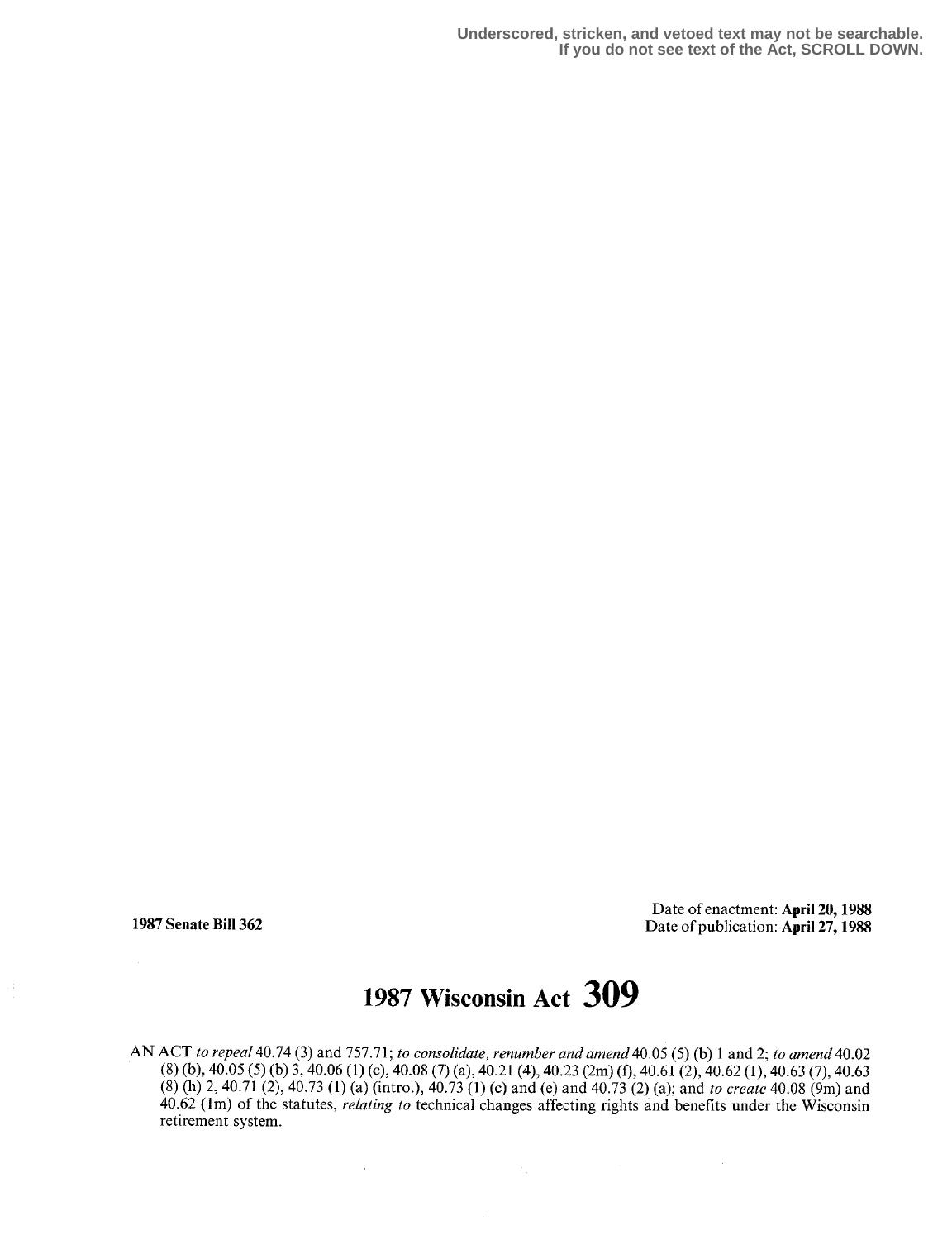## $87 W$ ISACT 309 -1050 -

The people of the state of Wisconsin, represented in senate and assembly, do enact as follows:

SECTION 1.  $40.02$  (8) (b) of the statutes is amended to read:

40.02 (8) (b) "Beneficiary" does not include a person who dies before filing with the department either a beneficiary designation applicable to that death benefit or an application for any death benefit payable to the person except as otherwise provided under group 2, under par. (a) 2. If a person dies after filing a beneficiary application but before the date on which the benefit check, share draft or other draft is issued or funds are otherwise transferred, any benefit payable shall be paid in accord with the written designation of beneficiary, if any, filed with the department in connection with the application or, if none, in accord with the last designation previously filed by the person, or otherwise to the person's estate .

SECTION 2.  $40.05$  (5) (b) 1 and 2 of the statutes are consolidated, renumbered 40.05 (5) (b) 1 and amended to read :

 $40.05$  (5) (b) 1. For the short-term income protec-100-% Sixty-seven percent of the gross premium for any insured employe who accumulates 10 days of sick leave or more each year or who has accumulated 65 days of sick leave or more. 2. For the long-term income continuation insurance under this section, an amount equal to 50%, 77% of the gross premium for any insured employe who has accumulated at least 65 days of sick leave,  $75\%$   $85\%$  of the gross premium if an insured employe has accumulated at least 91 days of sick leave and 100% of the gross premium if an insured employe has accumulated over 130 days of sick leave.

SECTION 3. 40.05 (5) (b) 3 of the statutes is amended to read:

40.05 (5) (b) 3. Any insured employe for whom an employer contribution of  $50\%$  77% or more of the premium was paid under subd. 2 1 shall continue to be eligible for an employer contribution equal to 50% of that same percentage of the premiums until the employe is eligible for a higher level even if, as a result of disability or illness, the accumulation is subsequently reduced to less than 65 days.

SECTION 4. 40.06 (1) (c) of the statutes is amended to read:

 $40.06$  (1) (c) For state agencies, employer contributions paid by employers shall be made from the respective funds from which the salaries are paid to the employe for whom the contributions are being made. The heads of the respective state agencies shall, at the time that salary deductions in accordance with par. (a) are sent to the department, determine the amount of the corresponding employer contributions, indicate the amount of the contribution on the report submitted to the department and prepare a voucher provide for payment to the department, by any method approved by the department, from the appro-

priate state funds of the amounts payable. The If payment is by voucher, the department shall transmit the voucher to the department of administration . The department of administration shall approve the voucher vouchers for payment of contributions due under s. 40.05 within 5 working days, s. 16.53 (10) notwithstanding, and the state treasurer shall immediately issue a check, share draft or other draft to the department for the amount of the voucher.<br>SECTION 5. 40.08 (7) (a) of the s

 $40.08$  (7) (a) of the statutes is amended to read:

40.08 (7) (a) Any overpayment or underpayment of a lump-sum payment under s. 40.25 or a death benefit which does not exceed  $$10$  is less than 60% of the amount specified in s.  $40.25$  (1) (a) rounded to the next highest dollar amount, and any annuity payment error which does not exceed is less than \$2 per month may not be corrected but shall be credited or debited to the employer accumulation reserve or the appropriate insurance account. If the amount of unapplied additional contributions which would increase an annuity payment by less than  $$2$  or less exceeds  $$10$ , the unapplied additional contributions shall be paid to the annuitant as a lump sum.

SECTION 6. 40.08 (9m) of the statutes is created to read:

40.08 (9m) GUARDIANS. An application for a benefit, a designation of a beneficiary or any other document which has a long-term effect on a person's rights and benefits under this chapter and which requires a signature may be signed and filed by a guardian when accompanied by a certified copy of an order of a circuit court approving the specific terms of the document.

SECTION 7. 40.21 (4) of the statutes is amended to read:

40.21 (4) Every city or village which was subject to ss. 61.65 and 62.13, 1975 stats., on or before March 30, 1978, except a city of the 1st class, which is not otherwise a participating employer, is a participating employer but only with respect to present and future employes of its police and fire departments specified by ss . 61 .65 (6) and (7) and 62.13 (9) (e), (9a) and (10) (f) and (g), 1975 stats.

SECTION 8. 40.23 (2m) (f) of the statutes is amended to read:

40.23 (2m) (f) If the annuity effective date is before the normal retirement date of the participant, the annuity amount computed under par.  $(b)$  (e) shall be reduced by 0.4% for each full month, and for each partial month including at least 15 days, before the participant's normal retirement date.

SECTION 9. 40.61 (2) of the statutes is amended to read:

40.61 (2) Any eligible employe may become covered by income continuation insurance by electing coverage within 30 days of initial eligibility, to be effective as of the first day of the month which begins on or after the date the application is received by the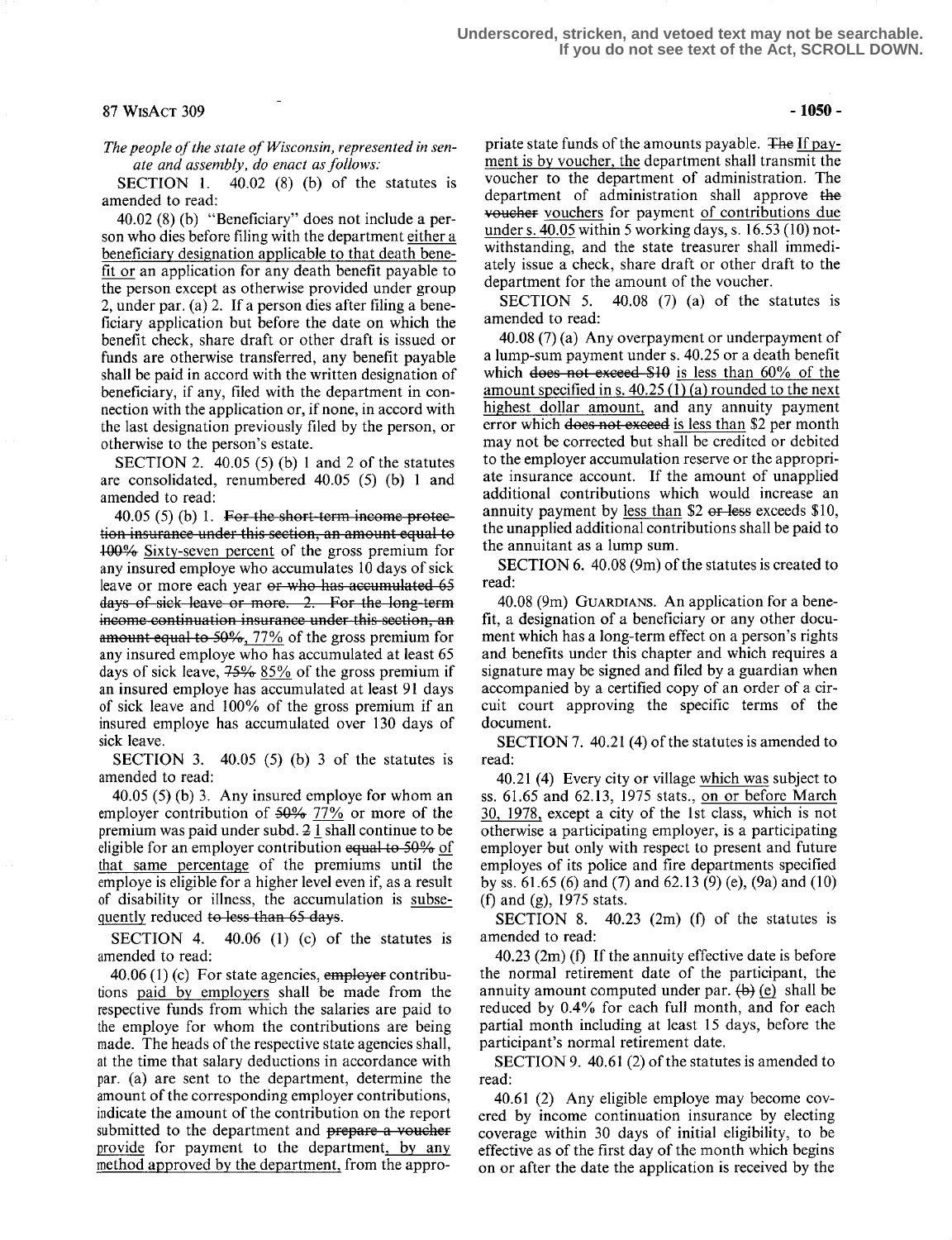employer, or by electing coverage prior to within 30 days of initially becoming eligible for a higher level of employer contribution towards the premium cost to be effective upon becoming eligible for employer contributions as of the first day of the month following the date the application is received by the employer for teachers employed by the university and effective as of the following April 1 for all other employes. Any employe who does not so elect at one of these times, or who subsequently cancels the insurance, may not thereafter become insured unless the employe furnishes evidence of insurability under the terms of the contract, or as otherwise provided by rule for employes under sub. (3), at the employe's own expense or obtains coverage subject to contractual waiting periods if contractual waiting periods are provided for by the contract or by rule for employes under sub. (3). An employe who furnishes satisfactory evidence of insurability under the terms of the contract shall become insured as of the first day of the month following the date of approval of evidence. The method to be used shall be determined by the group insurance board under sub.  $(1)$ .

SECTION 10.  $40.62$  (1) of the statutes is amended to read:

40.62 (1) The group insurance board shall establish an income continuation insurance plan providing for full or partial payment of the financial loss of earnings incurred as a result of injury or illness with separate provisions for short-term insurance with a benefit duration of no more than 2 years one year and longterm insurance covering injury or illness of indefinite duration. Employes insured under either the short-<br>term or long term plan shall be eligible for benefits **under** these plans upon exhaustion of accumulated sick leave and completion of the elimination period established by the group insurance board.

SECTION 11.  $40.62$  (1m) of the statutes is created to read:

40.62 (lm) Notwithstanding sub. (1), no employe may be required to use more than 130 days of accumulated sick leave unless required to exhaust accumulated sick leave under s.  $40.63$  (1) (c).

SECTION 12. 40.63 (7) of the statutes is amended to read:

40.63 (7) If an application, by a participant age 55 or over, or by a protective occupation participant age 50 or over, for any disability annuity is disapproved, the date which would have been the disability annuity effective date shall be the retirement annuity effective date if so requested by the applicant within 60 days of the disapproval or, if the disapproval is appealed, within 60 days of final disposition of the appeal.

SECTION 13.  $40.63$  (8) (h) 2 of the statutes is amended to read:

 $40.63(8)$  (h) 2. The applicant submitted department received an application for the disability benefit in the form approved by the department and the medical evidence required under sub. (1) (d); and

SECTION 14.  $40.71(2)$  of the statutes is amended to read:

40.71 (2) Any death benefit may be paid as a beneficiary annuity, subject to s. 40.73 (3), or as a single cash sum as specified by the beneficiary in the application for the death benefit unless the participant prohibited payment of a single cash sum in a written notice received by the department prior to the participant's death. A prohibition on payment of a single cash sum shall not be effective if the monthly amount of the annuity would be less than the amount determined under s. 40.25 (1) (a) or if the beneficiary is the participant's estate or a trust in which the beneficiary has a beneficial interest.

SECTION 15. 40.73 (1) (a) (intro.) of the statutes is amended to read:

40.73 (1) (a) (intro.) Upon the death of a participant, other than an annuitant, the sum of the additional and employe required contribution contribution accumulations credited to the participant's account on the beneficiary annuity effective date or, in the case of a lump sum payment, the first day of the month in which an application for a lump sum the death benefit is received approved. In addition:

SECTION 16.  $40.73$  (1) (c) and (e) of the statutes are amended to read:

40.73 (1) (c) In lieu of the benefit payable under par. (a) or (b), upon the death of a participating employe who has attained the age of 60 years, or age 55 if a protective occupation participant, if the beneficiary to whom a death benefit is payable is a dependent of the participating employe, or a trust in which such a beneficiary has a beneficial interest, the present value on the day following the date of death of the life annuity to the beneficiary which would have been payable if the participating employe had been eligible to receive a retirement annuity, computed under s. 40.23 or 40.26, beginning on the date of death and had elected to receive the annuity in the form of a joint and survivor annuity providing the same amount of annuity to the surviving beneficiary as the reduced amount payable during the participant's lifetime. If there is more than one beneficiary the amount of the annuity and its present value will be determined as if the oldest of the beneficiaries were the sole beneficiary. If the death benefit payable to the beneficiary under this paragraph would be less than the amount determined under par. (a) or (b) the death benefit shall be payable under par. (a) or (b) and this paragraph shall not be applicable to the beneficiary. An annuitant receiving an annuity only under s.  $40.24$  (5), which annuity was an immediate annuity, shall be deemed a participating employe for purposes of this paragraph only, but the amount payable under s. 40.24 (5) shall not be changed.

(e) Decreased by the balance in the memorandum account established under s. 40.26 (2) (b) except when the death benefit amount is determined under par. (c)